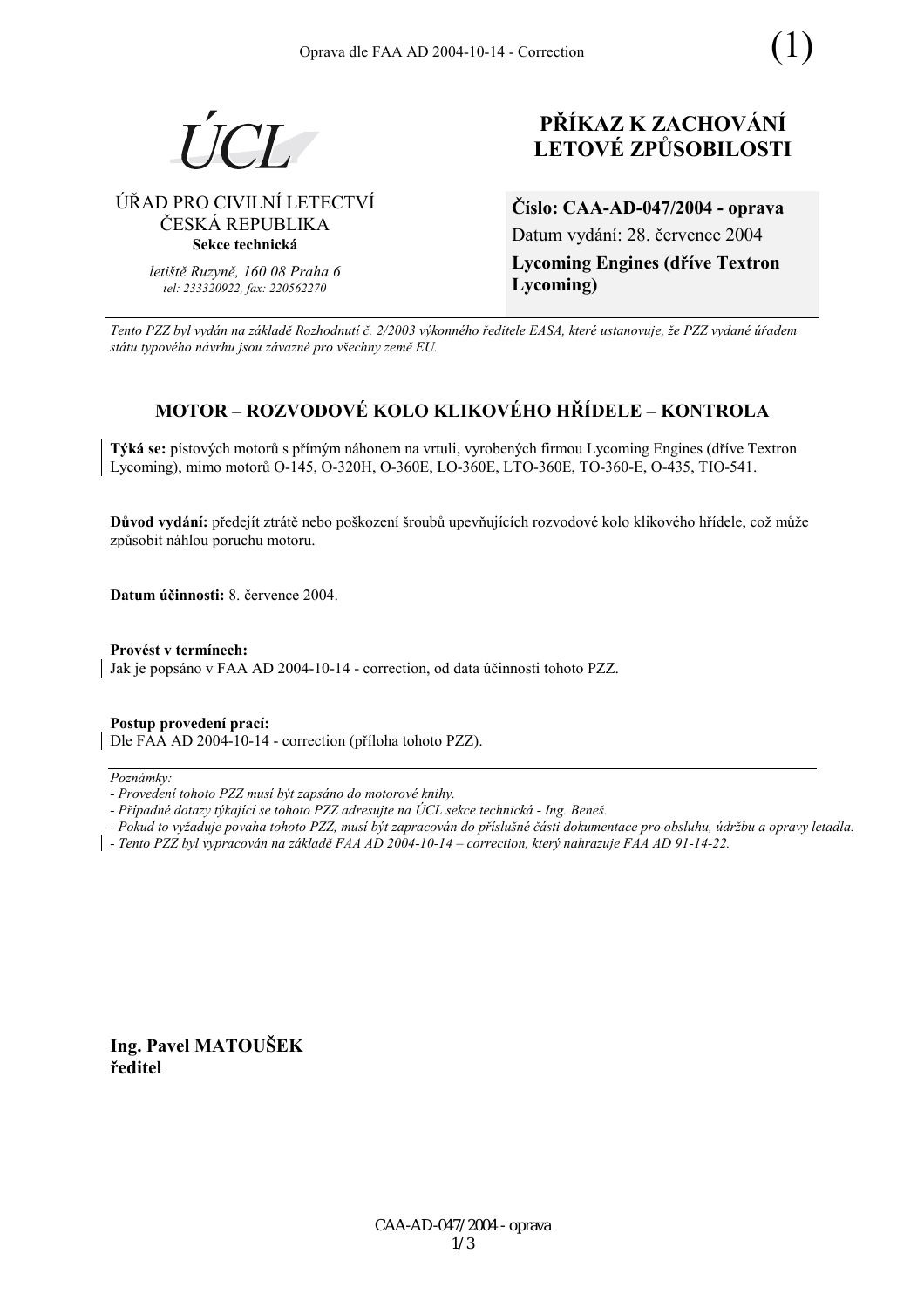**2004-10-14 Lycoming Engines (formerly Textron Lycoming)**: Amendment 39-13644. Docket No. 89-ANE-10-AD. Supersedes AD 91-14-22, Amendment 39-6916.

## **Effective Date**

(a) This AD becomes effective June 25, 2004.

## **Affected ADs**

(b) This AD supersedes AD 91-14-22.

## **Applicability**

(c) This AD applies to Lycoming Engines (formerly Textron Lycoming), direct-drive reciprocating engines (except O-145, O-320-H, O-360-E, LO-360-E, LTO-360-E, TO-360-E, O-435, and TIO-541 series engines).

## **Unsafe Condition**

(d) This AD results from a change to the definition of a propeller strike or sudden stoppage. The actions specified in this AD are intended to prevent loosening or failure of the crankshaft gear retaining bolt, which may cause sudden engine failure.

## **Compliance**

(e) Compliance with this AD is required as indicated before further flight if the engine experiences a propeller strike after the effective date of this AD, as defined in paragraphs (i) and (j) of this AD.

(f) Inspect, and if necessary repair, the crankshaft counter bored recess, the alignment dowel, the bolt hole threads, and the crankshaft gear for wear, galling, corrosion, and fretting in accordance with steps 1 through 5 of Lycoming Mandatory Service Bulletin (MSB) No. 475C, dated January 30, 2003.

(g) Remove the existing gear retaining bolt and lockplate from service, and install a new bolt and lockplate, in accordance with steps 6 and 7 of Lycoming MSB No. 475C, dated January 30, 2003.

## **Prohibition of Retaining Bolt and Lockplate**

(h) Do not install the gear retaining bolt and lockplate that were removed in paragraph (g) of this AD, into any engine.

## **Definition of Propeller Strike**

(i) For the purposes of this AD, a propeller strike is defined as follows:

(1) Any incident, whether or not the engine is operating, that requires repair to the propeller other than minor dressing of the blades.

(2) Any incident during engine operation in which the propeller impacts a solid object that causes a drop in revolutions per minute (RPM) and also requires structural repair of the propeller (incidents requiring only paint touch-up are not included). This is not restricted to propeller strikes against the ground.

(3) A sudden RPM drop while impacting water, tall grass, or similar yielding medium, where propeller damage is not normally incurred.

(j) The preceding definitions include situations where an aircraft is stationary and the landing gear collapses causing one or more blades to be substantially bent, or where a hanger door (or other object) strikes the propeller blade. These cases should be handled as sudden stoppages because of potentially severe side loading on the crankshaft flange, front bearing, and seal.

## **Alternative Methods of Compliance**